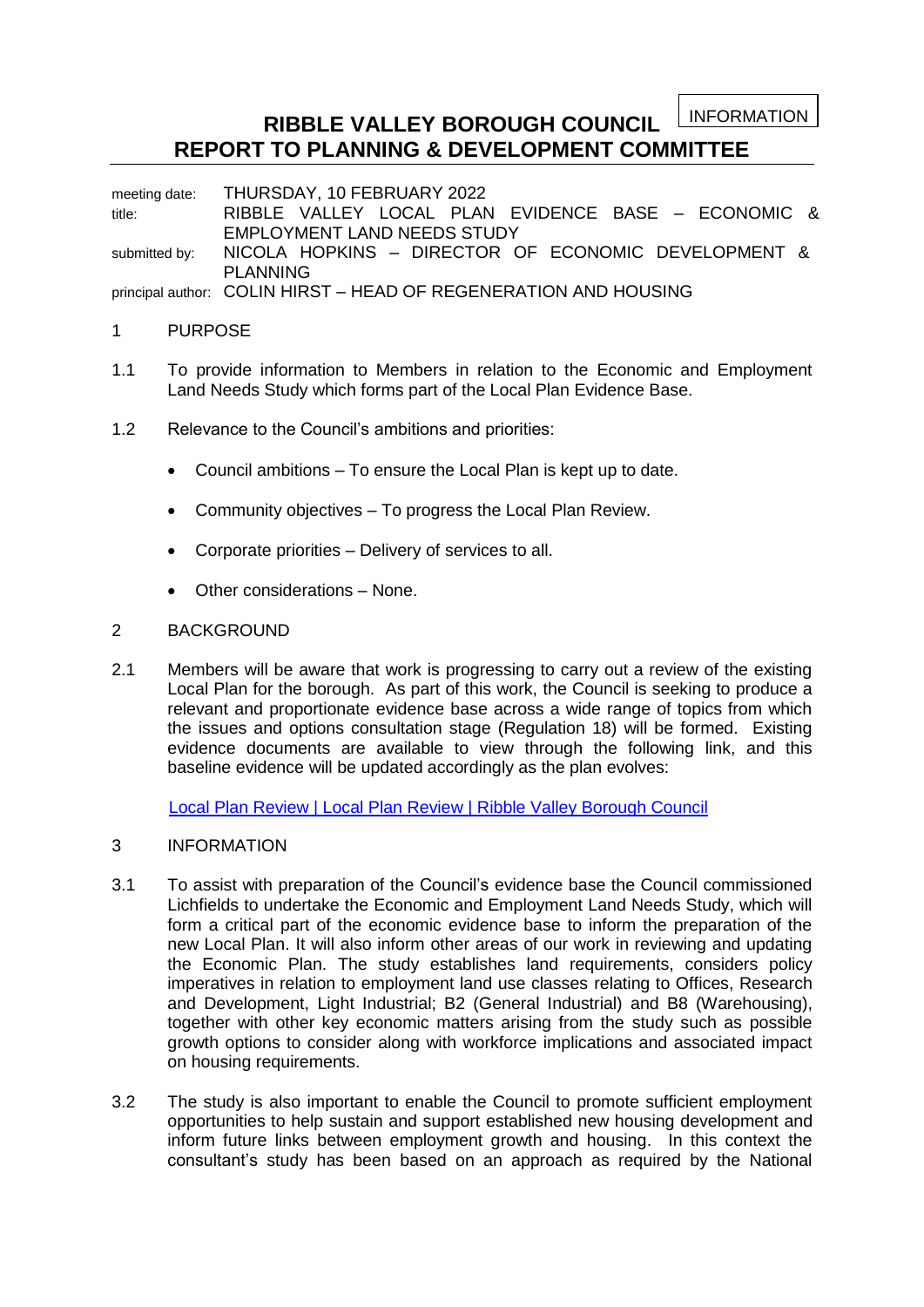Planning Policy Framework (NPPF) and Planning Practice Guidance (PPG) to ensure it will satisfy the evidence requirements necessary for a sound plan.

3.3 A copy of the report can be viewed using the following link:

[https://www.ribblevalley.gov.uk/downloads/download/8036/economic\\_and\\_employme](https://www.ribblevalley.gov.uk/downloads/download/8036/economic_and_employment_land_review_elr) [nt\\_land\\_review\\_elr](https://www.ribblevalley.gov.uk/downloads/download/8036/economic_and_employment_land_review_elr)

For reference, in summary the report is structured as follows:

- Section 2 sets out the latest policy context.
- Section 3 outlines the social economic context.
- Section 4 outlines the commercial property market.
- Section 5 reports the key findings from the online business survey.
- Section 6 reviews the existing portfolio of employment land and premises.
- Section 7 assesses the future requirement for employment space.
- Section 8 assessment the balance between current land supply and future needs.

The findings from the above areas are drawn together in a summary with conclusions including policy recommendations to be considered as the plan progresses to support the existing future site port folio and maximise future economic growth opportunities within Ribble Valley. An extract from the report setting out the conclusions is attached at Appendix 1 for ease of reference.

- 3.4 The essence of the commission is to enable the Council to ensure it has an up-todate evidence base to feed into the production of the Regulation 18 options as the Local Plan Review progresses. The report contains detailed information and draws on previous work undertaken namely the Housing and Economic Development Plan document (2019), the Longridge Neighbourhood Plan, the Strategic Housing and Economic Needs Assessment (SHENA) 2019, the Ribble Valley Economic Evidence Base Baseline Report (2018), the Ribble Valley Economic Plan (2019-22) and the previous Ribble Valley Employment Land Study Refresh (2013).
- 3.5 As well as considering published materials, the consultants have also undertaken a business survey as part of their study with input from a range of businesses to gain their insight to the issues. Section 4 of the report presents the outcome of the business survey.
- 3.6 Section 7 of the report establishes in land use terms the requirements for future employment space in the borough which will be acritical factor to consider in the local plan. What is apparent from the review is that as economic growth has continued to strengthen over recent years, this has resulted in a strong take-up of sites and relevant land supply has been used. A key finding of the study is that the Council as it moves forward with its Local Plan, is in a position where there is a relatively significant shortfall of suitable and readily available sites to meet economic growth aspirations and future demands. It is anticipated that there is likely to be a shortfall around 11-14 hectares net, (22-26 hectares gross) between 2021 and 2038 depending on growth options taking account of existing supply.
- 3.7 The report indicates that the Council should give consideration to identifying and allocating additional sites that are considered to be suitable and deliverable for office, industrial and warehousing uses and any new sites should be sustainable and ideally located within areas of strong market demand. The study has identified from liaison with local agents that the areas of Clitheroe, Whalley, Longridge and the A59 corridor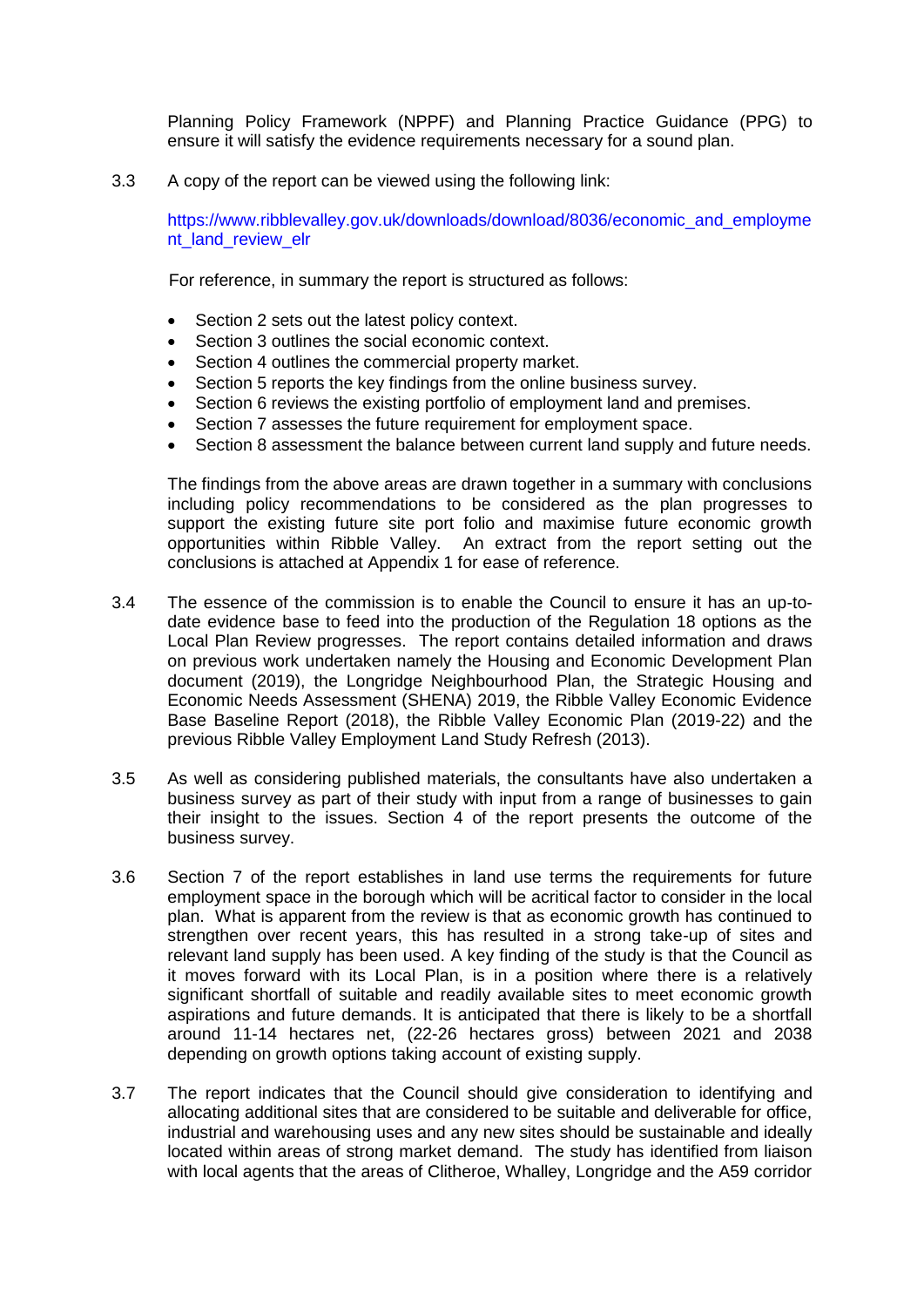should be the primary locations of search for any new employment land development. Furthermore, it identifies that there are clear shortages in the larger towns of Ribble Valley, notably Clitheroe, Longridge and Whalley, where fresh supply is very much at a premium. Overall, the report suggests that efforts to identify new employment allocations should be focussed in these areas.

3.8 One of the challenges that the report identifies are the constraints on many potential opportunities to expand existing sites due to greenbelt or landscape designations, coupled with the fact that there is an insignificant supply of brownfield sites to redevelop for employment land purposes. Consequently, the bulk of employment land will need to be drawn from greenfield sites. As an issue for the Local Planning Authority to consider as it develops the new plan, this is likely to be a challenging topic area.

foliaflind

 $\sqrt{\frac{4}{\pi}}$ 

COLIN HIRST NICOLA HOPKINS HEAD OF REGENERATION & HOUSING DIRECTOR OF ECONOMIC

DEVELOPMENT & PLANNING

For further information please ask for Colin Hirst, extension 4503.

REF: CH/CMS/PLANNING/10 FEB 2022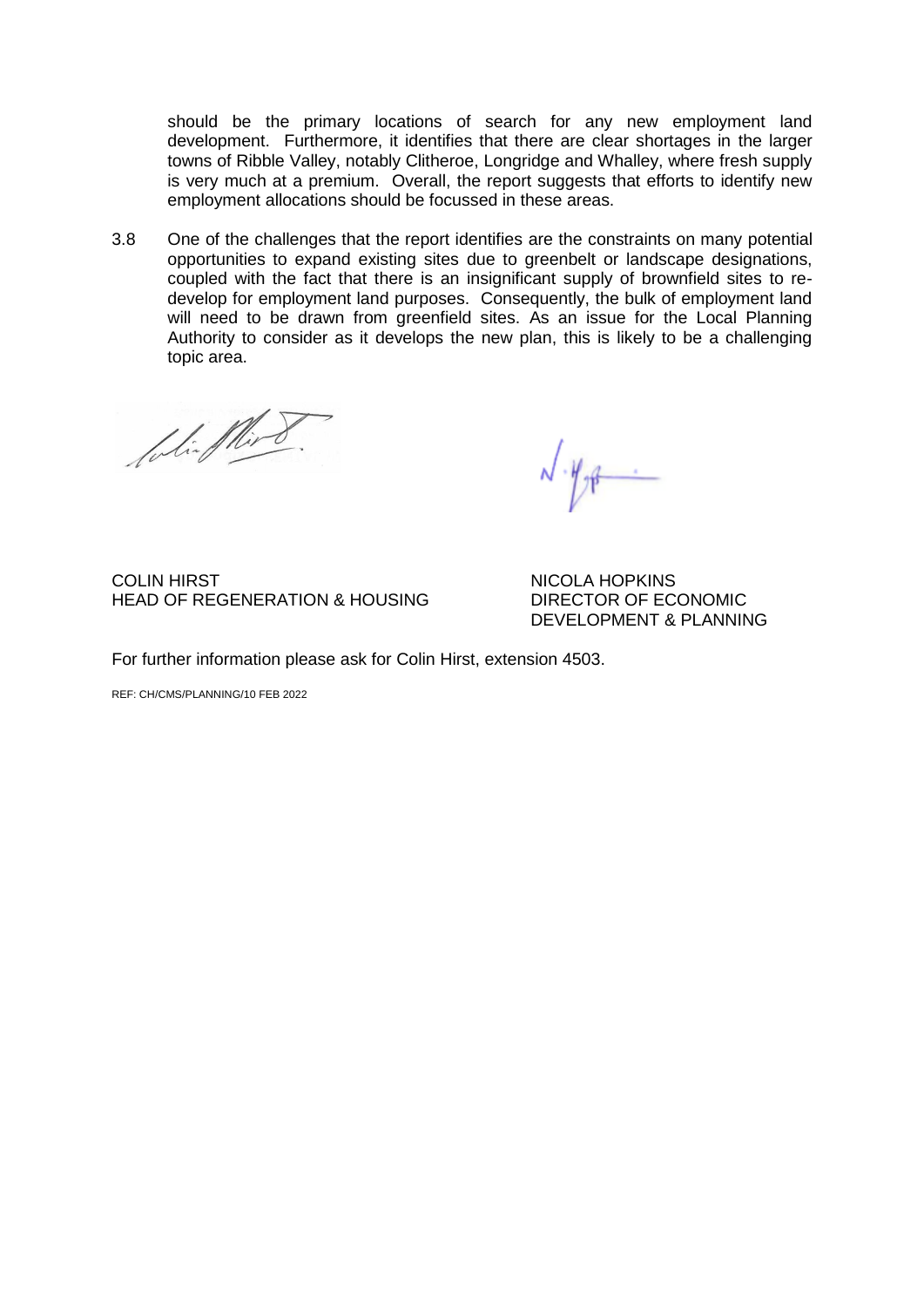Extract from Ribble Valley Economic and Employment Land Needs Study 2022 Lichfields

# **Conclusions and Policy Recommendations**

10.1 This section draws together overall conclusions and considers potential policy approaches in relation to employment space for the emerging Ribble Valley Local Plan as well as other measures which may be required to support the Council's economic growth objectives.

## **Context**

- 10.2 The future growth scenarios considered in this study indicate the broad scale and type of growth associated with different approaches to modelling employment space requirements for Ribble Valley over the period 2021 to 2038. To varying degrees, these scenarios reflect both the indigenous growth needs in Ribble Valley as well as a degree of footloose demand that operates within a wider East Lancashire sub-regional market that overlaps with the other Pennine Lancashire districts that comprise the FEMA. The importance of flows of labour, residents and businesses and the resultant inter-relationships between the other districts across Pennine Lancashire should be recognised and used to inform planning policy under the Duty to Co- operate.
- 10.3 ln the context of the NPPF and the Practice Guidance, the policy approach adopted by the Council should aim to positively plan to support the employment needs of Ribble Valley so that the local economy is not unduly constrained over the plan period. This should also recognise issues around a severely restricted employment land supply and competing pressures on available development sites.
- 10.4 In order to ensure a flexible and responsive policy framework for the Ribble Valley, it will be necessary not just to concentrate on meeting the forecast quantitative requirements for office and industrial space in Ribble Valley (which will fluctuate over time) but to reflect the opportunities and risks that flow from particular policy approaches. This could include how thedelivery of employment land can be prioritised in particular areas and for particular uses, or how inward investment opportunities can be delivered. This could particularly draw and capitalise upon the once in a generation growth opportunity provided by the Government's proposed £5 billion investment in a new digital warfare centre at Samlesbury Aerospace Enterprise Zone.
- 10.5 In this context, it is important that planning for employment growth in the Ribble Valley is balanced against pressures from other land uses. Commercial and industrial floorspace also competes with a wide range of other non-employment uses (which fall outside of the remit ofthis study), many of which would also generate benefits to Ribble Valley's economy or have identified needs that the NPPF indicates should be duly supported.
- 10.6 To meet the future requirements for office and industrial space in Ribble Valley over the periodto 2038, it will be necessary for the Council to make difficult choices in the emerging Local Plan concerning which new employment sites to allocate for employment use, given the lack of available brownfield sites and the rural and Green Belt policy designations protecting much of the Ribble Valley.
- 10.7 These judgements must ultimately take account of the following:
	- 1 The local benefits of employment sectors and the need to sustain a diversified and resilient economy that is able to capitalise on economic growth opportunities as they arise as we emerge from the severe challenges presented by the pandemic.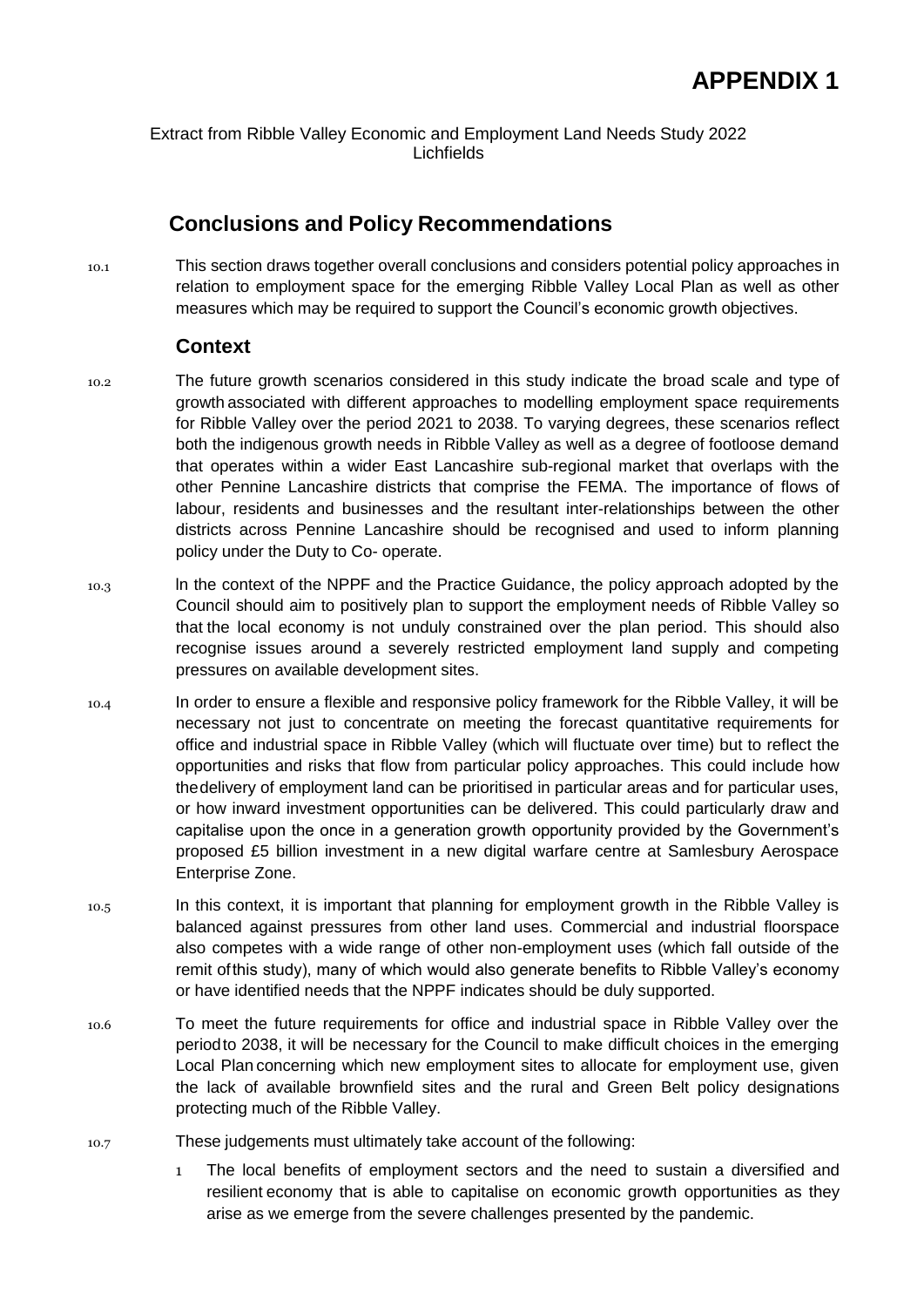2 The economic and market outcomes that would arise if particular sectors become displacedfrom the economy, or are otherwise constrained from expanding in the Ribble Valley. This is a particular issue for Ribble Valley as revealed in the Business Survey, which suggested

that many respondents needed to expand their operations, but could not find suitable alterative premises in the Ribble Valley and may have to look elsewhere in Pennine Lancashire as a consequence.

- 3 The need to promote growth in high value employment roles in Ribble Valley that meet the aspirations of resident workers and potentially build upon the existing supply chain supporting the aerospace hub at Samlesbury EZ.
- 4 The trade-off between seeking more intensive use of the current supply of sites and thereby yielding higher net job creation over time, and identified business needs (as specified in the NPPF) which may for some activities or sectors imply a less efficient use of land in order to function effectively.
- 5 Maintaining a delivery trajectory for employment space with short, medium and longerterm opportunities over the life of the Plan.
- 10.8 The policy choices ultimately adopted by the Council should, as far as possible, seek to plan for a choice of employment sites and locations to support the needs of particular businesses and sectors. In this context, some further commentary around the potential options for accommodating the needs of the office and industrial market in Ribble Valley over the period to 2038 is set out below.

#### **Demand / Supply Results**

10.9 This report has appraised a range of employment land projections for Ribble Valley using a variety of methodologies in accordance with the PPG. It has used the latest modelling data fromExperian (both post and pre-Pandemic); labour supply scenarios including the recently updated standard methodology for calculating housing need; and updated past take up rates and losses data. The results are summarised in [Figure 10.1.](#page-4-0)

<span id="page-4-0"></span>

Source: Lichfields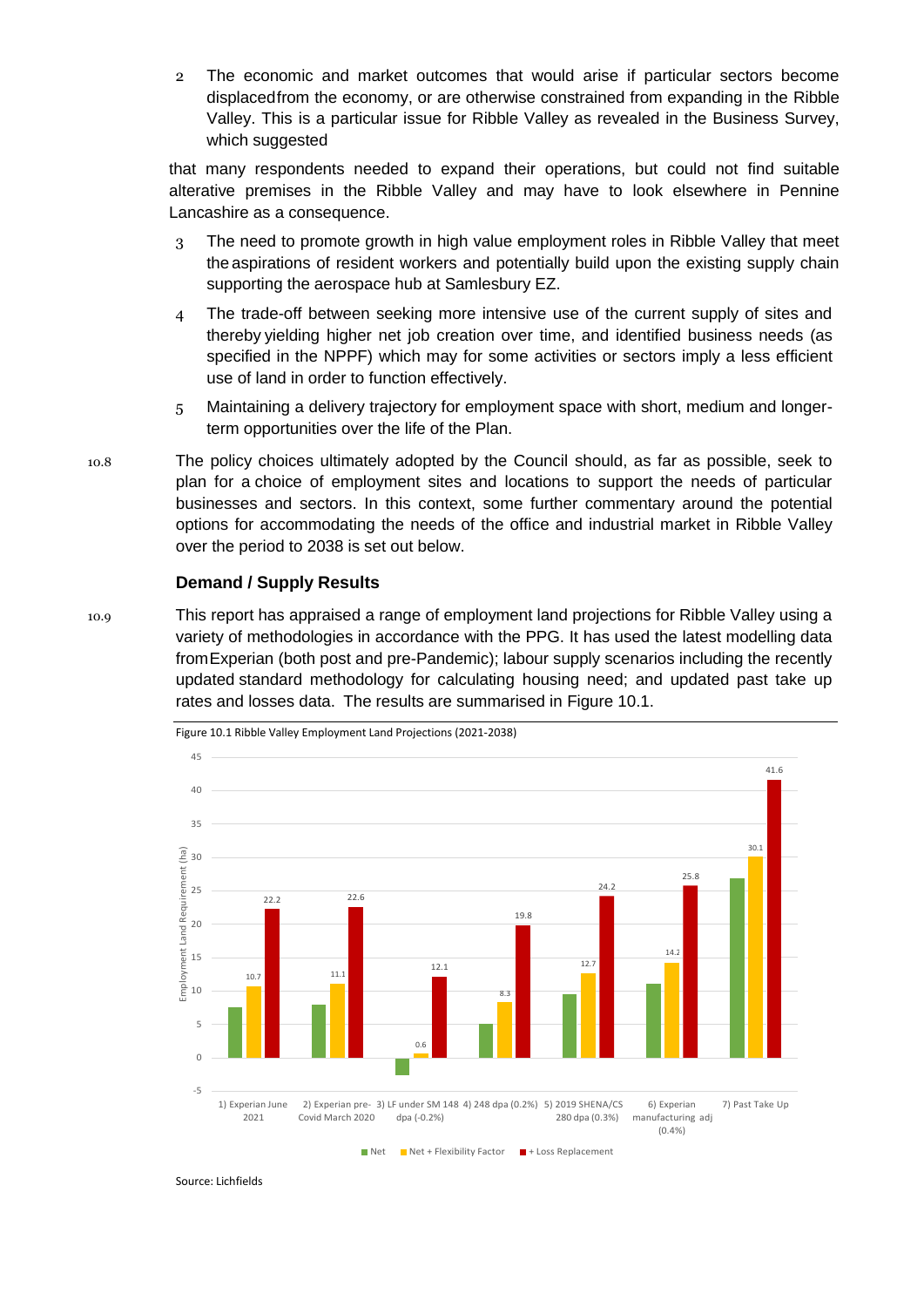- 10.10 To ensure a flexible and responsive policy framework, it will be necessary not just to focus on meeting forecast quantitative requirements (which will fluctuate over time), but to consider the opportunities and risks that flow from particular policies or types of land allocations. This might concern how delivery can be prioritised in some locations which have few at present (such as Clitheroe), or for some types of employment uses such as advanced manufacturing, or how scope can be created for meeting as yet undefined inward investment opportunities.
- 10.11 It is recommended that the upper end of the cluster of scenarios, equal to around 26 ha gross, or 14 ha net (Policy 6, Experian manufacturing adjustment 0.4%), would be the upper end that theCouncil may wish to plan for, with the latest Experian projection of 22 ha gross (11 ha net) at thelower end of any range (Scenario A). The 26 ha upper end could be considered a 'Policy On' projection, but should be monitored closely as plans for the step change NCF development are worked up in further detail. It may well be appropriate to upscale the requirement depending on the nature of the proposed development at Samlesbury, particularly if further land is required to be released on the Ribble Valley side of the EZ's boundary. This would be a judgement for Ribble Valley Council to make and hence the gross figures are indicative only.
- 10.12 It is further recommended that around 25% of land be allocated for office, with the remaining 75% for B2 and B8 industrial/logistics. This balances the high levels of industrial land that have come forward for development in recent years against the stronger growth prospects for traditionally officebased hi-tech sectors (with spin off employment resulting from the National Cyber Force Campus balanced by the increased demand for advanced manufacturing and construction). The considerable uncertainty regarding changing work practices presented by the Pandemic and further uncertainties concerning the implications of Brexit means that these conclusions should be revisited by the Council and monitored as and when new data on the fallout from the 'new economic normal' becomes more clearly apparent in the years to come.

## **Supply**

10.13 A total of 12 sites have been assessed as part of this employment land review comprising a total of 14.36 ha gross area. The detailed review of the site's included the area's locational context, accessibility, constraints, market demand, market conditions, compatibility of neighbouring uses and relevant planning factors to form a judgement of the suitability of the site for employment use. The individual proformas are included in Appendix 1 of this report. All were considered suitable to be retained for employment use, which provides a forward supply of 7.34 ha of net available land. To this would be added 4.17 ha relating to 3 other commitments / allocations that Lichfields was not asked to appraise, bringing the total forward supply up to **11.51 ha**.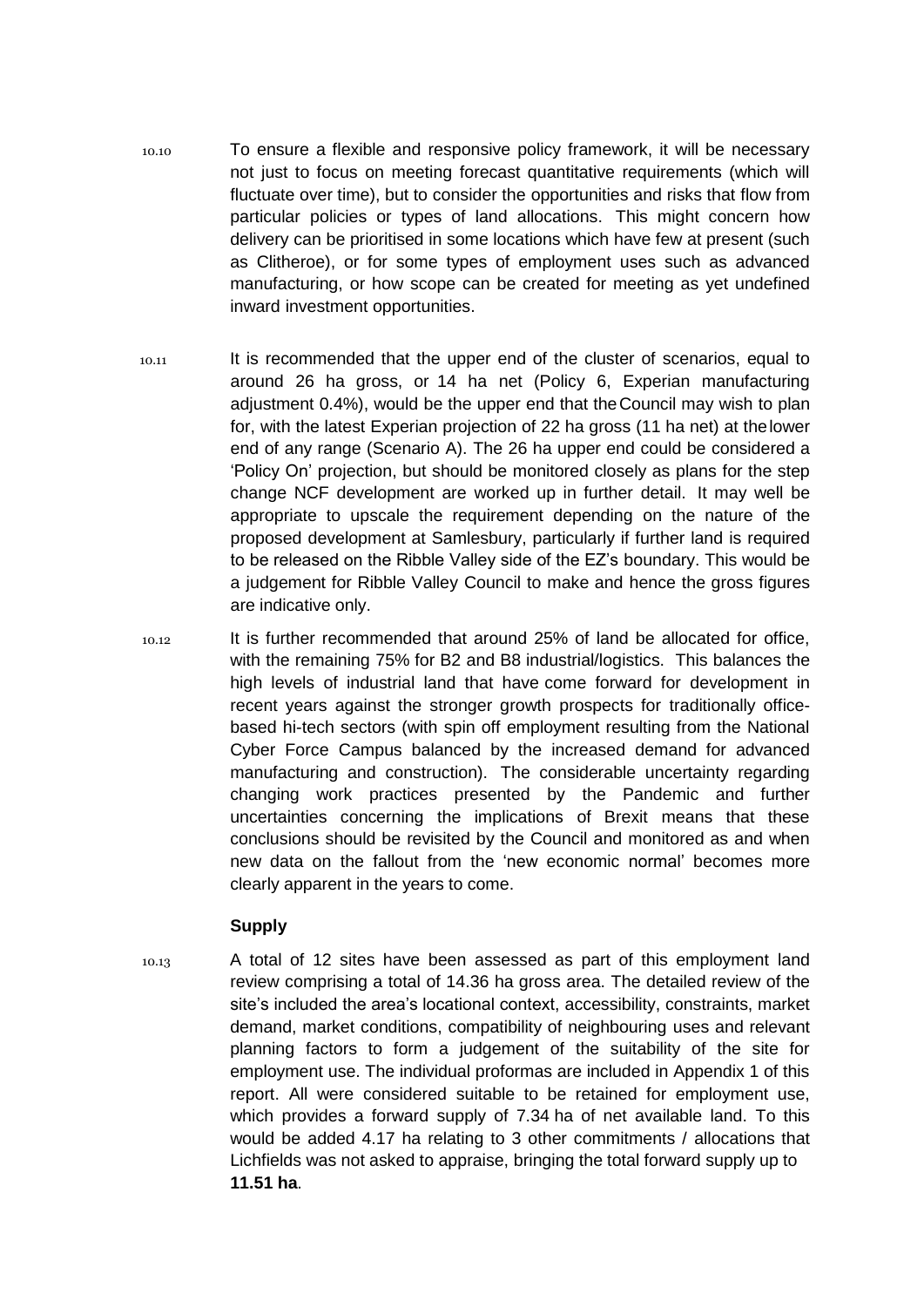- 10.14 When set against the demand forecasts, Ribble Valley has a quantitative and a qualitative undersupply of employment land available, based on the sites assessed. The potential shortfall against a need of between 22 and 26 ha, is at the very least 10.5 ha, and potentially as much as 14.5 ha depending on whether the Council decides to pursue an employment land requirementatthe upper or lower end of the recommended range.
- 10.15 To address the shortfall, the Council should identify additional areas of search where new employment sites could be accommodated. Such areas should correspond with areas of identified need and strong market demand.
- 10.16 The Council did not request that Lichfields assess any potential sites which are not currently allocated, do not benefit from extant planning permission for employment development, or are not part of a committed employment site. Nevertheless, during our site visits we identified a few opportunities to extend existing employment areas that could be explored by the Council as partof its future site appraisal process.
- 10.17 Sites which could be explored further include the following extensions to existing employmentareas:
	- Greenfield sites north of the A59 and the Samlesbury Enterprise Zone;
	- Expansion Land to the south and east of Mitton Road Business Park (to include Phase 3development and beyond; and,
	- Fort Vale Engineering, Calder Vale Park rationalisation of the site and extension to thenorth and west.
- 10.18 These sources of sites amount to an estimated potential gross area of **78 ha,** although the net developable area, particularly north of the A59 and the Samlesbury EZ, will undoubtedly be very much lower than this figure. This would nevertheless be in addition to the identified supply of 11.51 ha net existing and allocated employment space. We have not appraised these sites in detail but suggest that they could be considered alongside other sites put forward as part of a comprehensive call for sites exercise by the Council.
- 10.19 It will be important in considering the potential to identify additional allocations to ensure thatthe supply of sites is, wherever possible, clustered together or focussed on a smaller number of larger parcels of land – rather than dispersed across a wide portfolio of sites. Such an approachcan help to provide an appropriate concentration of employment uses that can contribute towards securing the necessary investment, business infrastructure and occupier interest.

## **Policy Implications**

- 10.20 To meet the future requirements for office and industrial floorspace in Ribble Valley, it will benecessary for the Council to make choices about which sites to allocate for employment development or which to bring forward as mixeduse schemes either in part or whole. These judgements need to consider:
	- the local benefits of employment sectors and the need to sustain a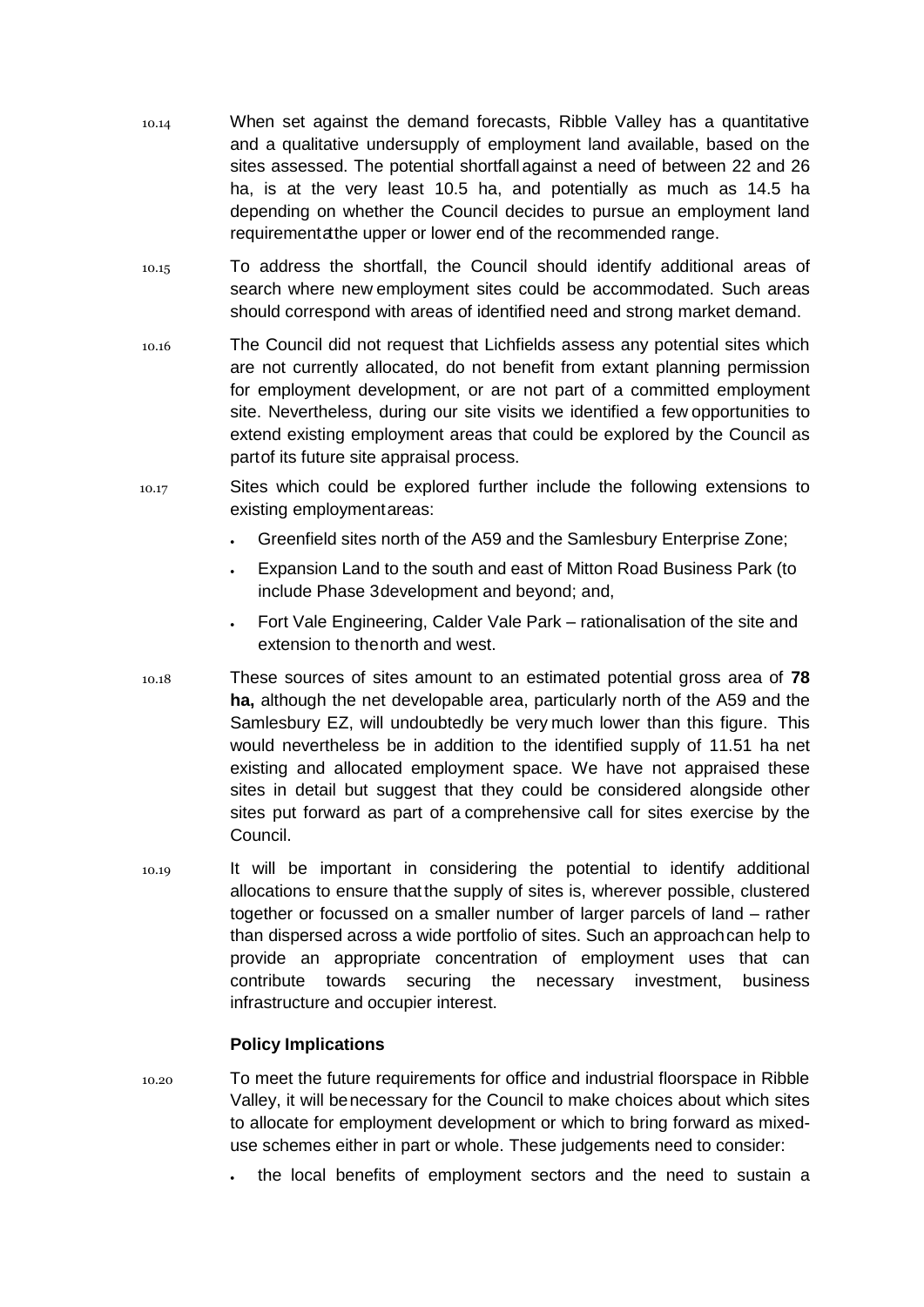diversified and resilient economy that is able to capitalise on economic growth opportunities as they arise, particularly in the vicinity of the Samlesbury Aerospace EZ;

- the economic and market outcomes that would arise if particular sectors such as advanced manufacturing become displaced from the economy, or are otherwise constrained from expanding in the Ribble Valley;
- the need to promote growth in high value employment roles / jobs that require a skilled manufacturing worked force in Ribble Valley and that meet the aspirations of resident workers.
- 10.21 In order to ensure a flexible and responsive policy framework for the Borough, it will be necessary to not just concentrate on meeting the forecast quantitative requirements for office and industrial space in Ribble Valley, which will fluctuate over time, but to reflect on the opportunities and risks that flow from particular policy approaches. This could include how the delivery of employment land can be prioritised in particular areas and for particular uses, or how scope can be created to deliver inward investment opportunities for Ribble Valley following on from the once in a generation investment at the Aerospace EZ.
- 10.22 In this context, a number of options emerge:

#### **1. Allocate new industrial sites**

- 10.23 The option of allocating additional sites for industrial development would increase the very limited choice of existing sites and provide the Ribble Valley with new development opportunities of the size and scale necessary to allow local businesses to expand. This is particularly important as a significant amount of demand for premises and development in the Ribble Valley is driven by local businesses alongside the supply chain to support the aerospace advanced manufacturing cluster. This option should be set out in more detail in a new Policy of the emerging Local Plan, setting out precise locations and sites to allocate.
- 10.24 Within the current uncertain economic climate as we hopefully move out of the pandemic, focus should be placed upon sites in areas of strongest market demand. Whilst there are robust levels of demand for industrial premises across the Ribble Valley, larger units along the A59 such as those recently developed at Twin Brooks business park and smaller units suitable for smaller manufacturing/trade counter uses such as those at Mitton Road Business Park receive the greatest level of interest.
- 10.25 Lichfields therefore considers that the focus should be on providing further industrial allocations despite the relatively weak levels of job growth forecast in the light industrial and B2general industrial sectors.
- 10.26 In contrast, although the econometric projections suggest a potential growth in office jobs over the plan period in the Ribble Valley, there are concerns regarding the amount of office space that is required. Setting the National Cyber Force [NCF] headquarters to one side, the office market is generally limited and further substantial office allocations could serve to further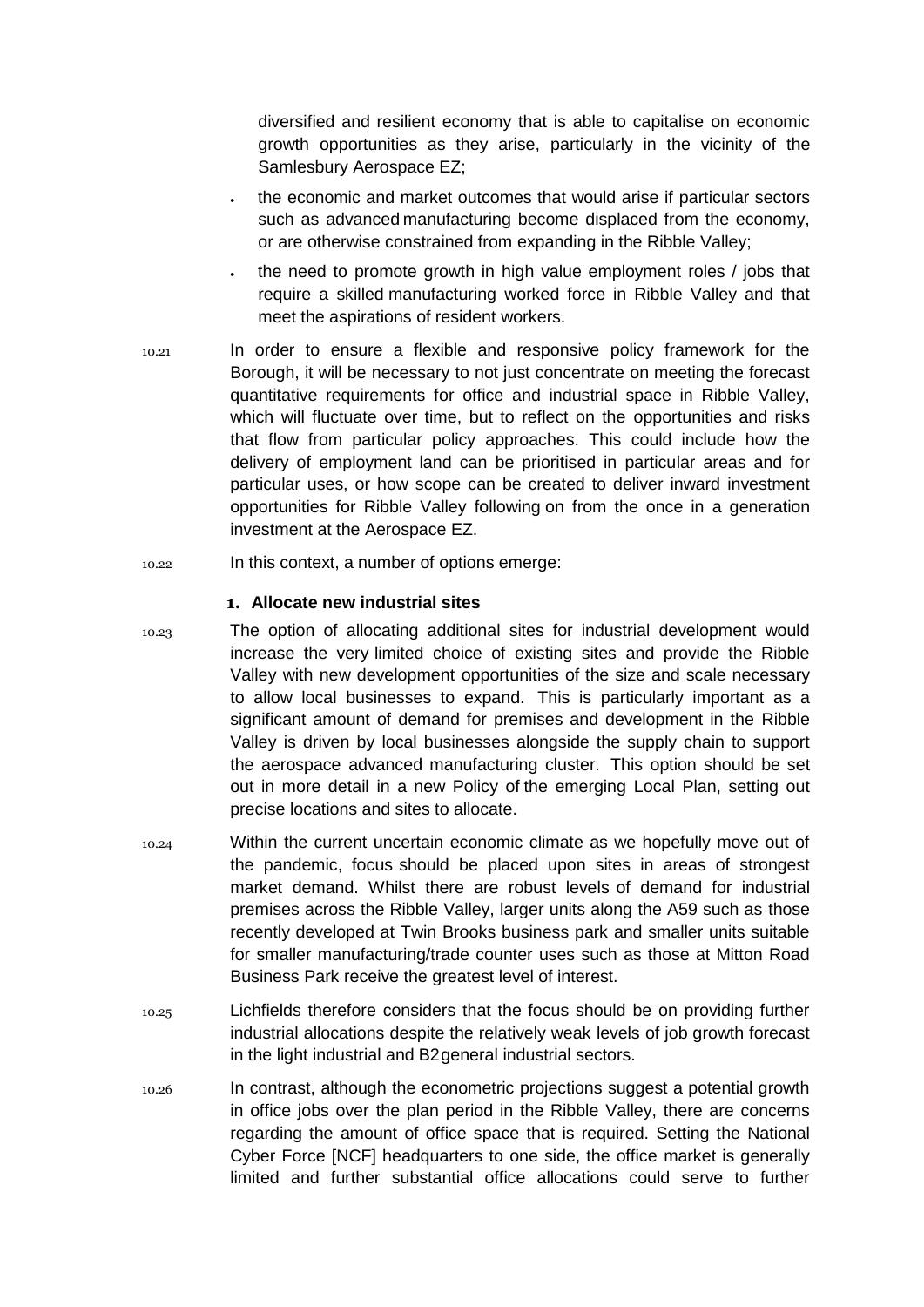weaken the attractiveness of secondary office space in the Ribble Valley. Furthermore, the current stock of office space in the Ribble Valley is biased towards refurbished Victorian buildings rather than purpose-built accommodation. Nearly all office enquiries are from local businesses and there is considered to be insufficient demand for significant new build premisesin the short term.

#### **2. Intensification of existing sites**

- 10.27 The upgrading and refurbishment of existing industrial areas (and where possible, redevelopment so that they can be used more efficiently) provides a further option for accommodating future requirements. Better utilisation of the existing industrial stock could be achieved through gradual redevelopment of individual plots, for example replacing a large older unit with a development of modern smaller units for which there is stronger demand.
- 10.28 There may be limited scope to upgrade and renew some of the weaker sites, or, for example, to develop sites currently under-utilised as open storage to ensure that this space remains attractive and viable to the market. In the first instance this approach could focus on older employment sites that do not currently reflect modern working layouts, densities, technology and premises and perform relatively poorly based on recent site assessments. This may comprise redevelopment, although qualitative improvements can also be delivered through refurbishment of existing buildings (to an extent).

## **3. Policy Delivery Mechanisms**

- 10.29 Alongside provision of new supply as noted above, upgrading and renewal of the Ribble Valley's existing stock of office accommodation will also be important. It will not only ensure that this space remains attractive to the market but may also provide the opportunity to create some additional supply. This may comprise redevelopment, but qualitative improvements can also bedelivered through refurbishment of existing Victorian buildings.
- 10.30 Barriers to the redevelopment of industrial premises in the Ribble Valley include marginal viability on sites that are not located in prime locations near to the Enterprise Zone. Better utilisation of the stock on such sites could be achieved either through gradual redevelopment of individual plots (e.g. replacing a large older unit with development of modern small units, particularly move on workspace for which there is good demand), or the subdivision of largerunits.
- 10.31 Based on experience elsewhere, qualitative improvements on the larger estates could also include the stripping and repainting of older industrial units, and making environmental, security and traffic management improvements through a Business Improvement District [BID] mechanism. Similar processes of gradual upgrading could be encouraged in larger industrial areas to ensure they can make a positive contribution to meeting some of Ribble Valley's future growth requirements.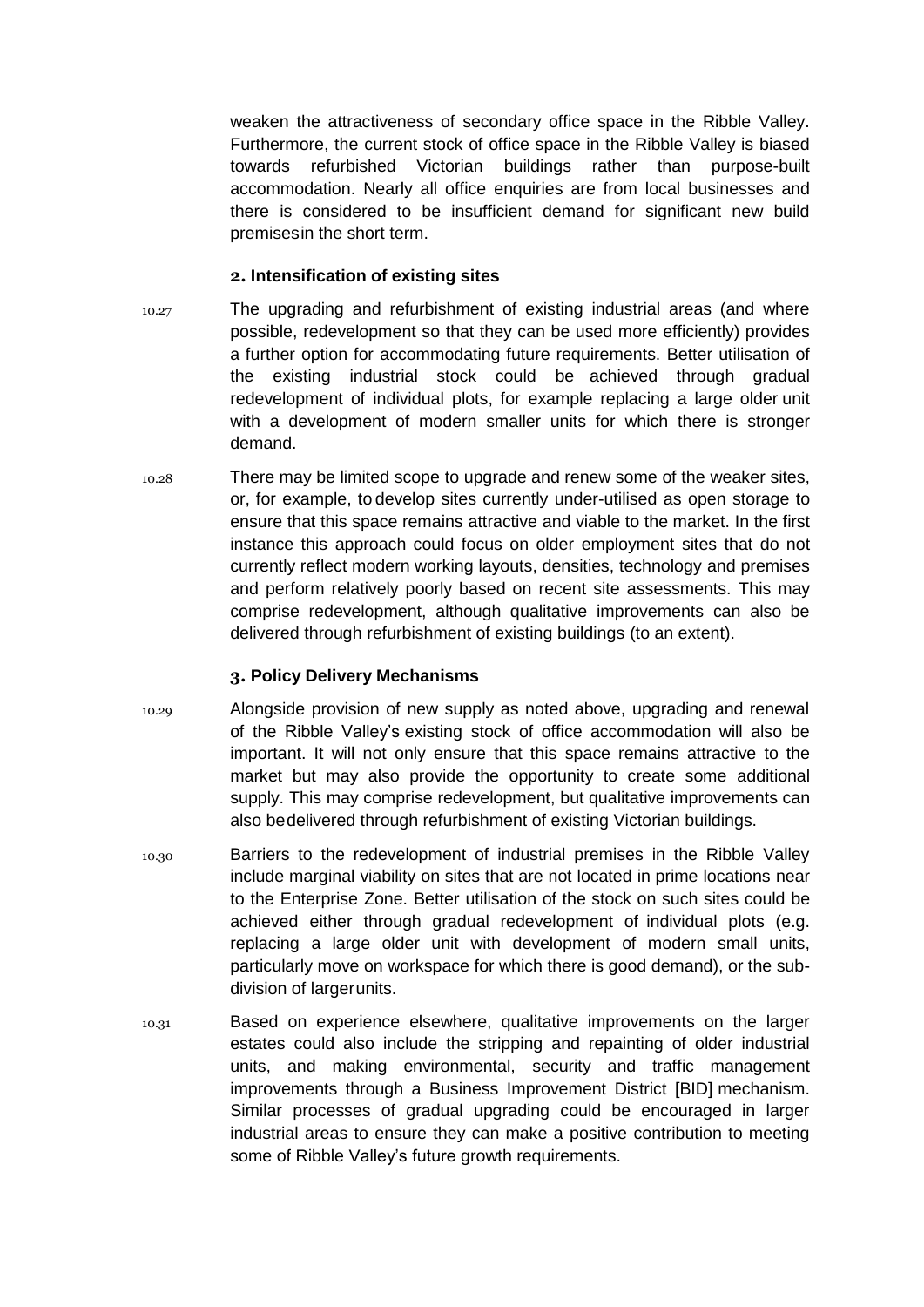- 10.32 There may also be some potential to explore different funding sources to enable SMEs to upgrade premises or develop new premises if the market does not deliver these improvements. This could be through either gap funding assistance or de-risking improvements through up- front finance. This could include a number of forms of direct Council or Lancashire EP financialsupport, such as a Business Improvement Grant, and direct lending to small firms and/or mortgage support. Such measures may be harder to fund in the current economic climate but could be worthwhile future actions.
- 10.33 The Council may wish to explore the potential for using Community Infrastructure Levy [CIL] to deliver infrastructure, such as highways and communications infrastructure, to support the delivery of employment sites. This would be subject to such provision according with the legislation and regulations governing CIL.
- 10.34 Where the development lies within an area of low industrial and office demand, subject to the legal provisions governing such approaches, funding from sources such as CIL could be pooled<sup>43</sup> and used to develop workspace space on other sites, perhaps including those in Council ownership, and loans or grants to firms to support upgrading of premises. This could also potentially be used to fund further enterprise or incubation workspace.
- 10.35 It may be appropriate to explore opportunities to de-risk planning issues for certain types of development, in a way that is appropriate to the site context. This could include, for example, Local Development Orders [LDOs], design codes, or other forms of planning brief to provide greater certainty on the types of development that will be supported by the Council.
- 10.36 Mixed use schemes can also be a way forward in delivering some new office or industrial space. This has been effective on schemes such as the Hindle and Schofield Site, Barrow Brook Business Park in Barrow. However, the market alone is unlikely to deliver these improvements. Encouragement for owners and developers may be necessary, and could be aided by a range of planning and economic development interventions including:
	- 1 A Local Plan policy encouraging such forms of upgrading, although this will only work incombination with other actions;
	- 2 Continued and stronger Local Plan policy protection for certain industrial sites (reducing the potential for residential 'hope value' pricing out development);
	- 3 Local initiatives to publicise to local firms' case studies of successful upgrading of business premises, including costs, local contractors involved and rental or other benefits achieved;
	- 4 Encouragement of mixed use developments to help facilitate and crosssubsidise thecreation of office/industrial premises; and,
	- 5 economic development officers engaging with owners on upgrading of premises.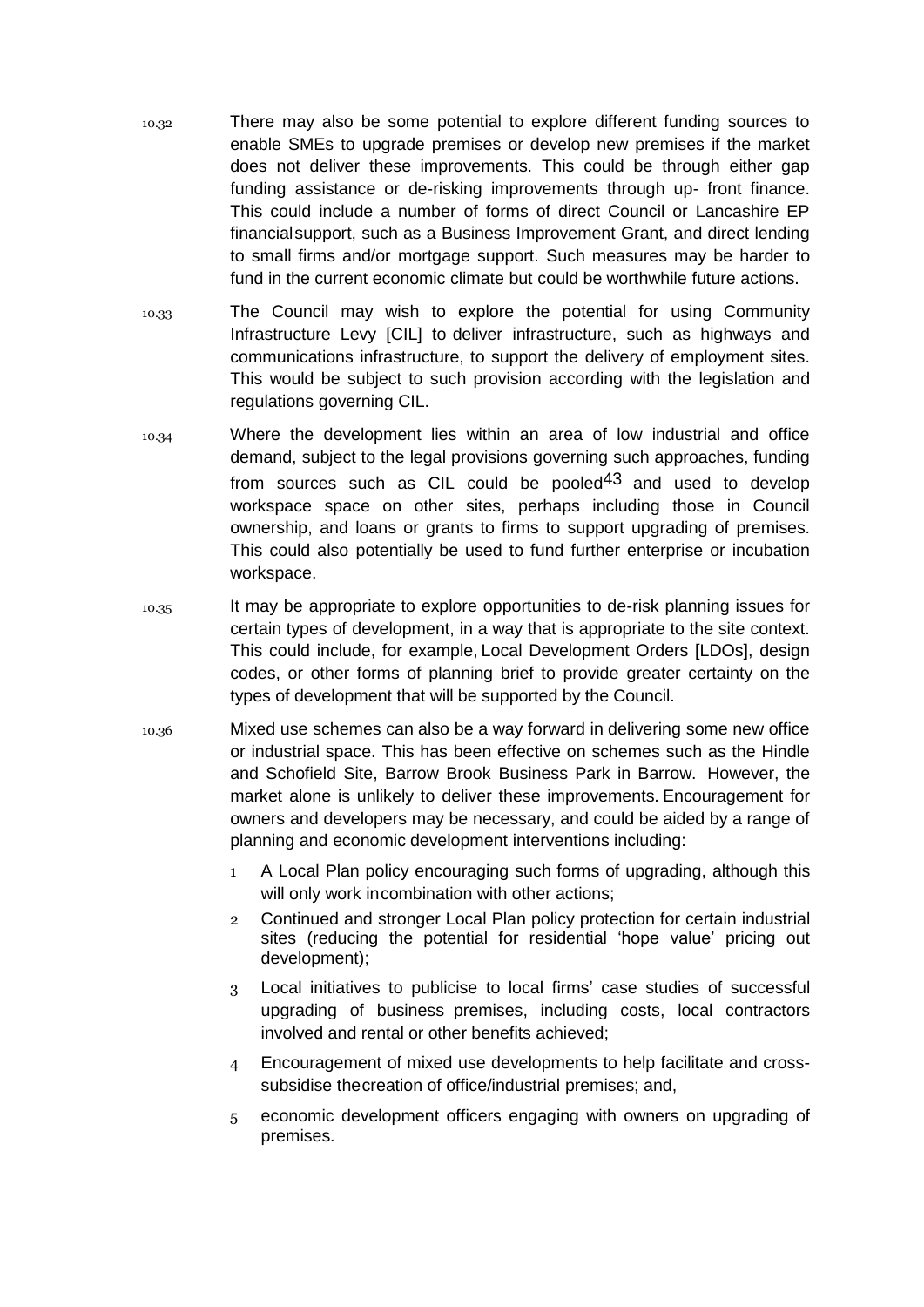## **Constructing a Delivery Trajectory for Employment Sites**

- 10.37 In light of the scale of employment land that may become available for use over the study period and the resulting surplus of employment land likely to arise, there is a need for the Ribble Valley to identify a realistic delivery trajectory for these employment sites and to understand which offer the best prospects of accommodating commercial / industrial development over the periodto 2038.
- 10.38 It is recommended that the Council evidence how its portfolio of allocations and other development opportunities will support delivery of new space over the short, medium and long- term (structured broadly in five-year periods). This accords with the approach set out in the former SEEPB Guidance<sup>44</sup> on employment land assessments which encouraged local authorities to demonstrate a five-year rolling supply of employment land and generally aligns with how Government requires housing land to be measured and provided.
- 10.39 Given the relatively large gap between demand and supply, the Council should consider options for how this can be addressed (preferably in the form of new allocations). It is helpful for sites to be assessed on a consistent basis in order to determine at broadly what point in the Plan period they may become available, and how important any individual site is for meeting either office or industrial needs within any rolling five-year period. It will also be important in establishing any potential mismatch between identified allocations and those areas of the Ribble Valley that attract the strongest levels of market demand or have very little availability at present such as Clitheroe.
- 10.40 In determining the likely timing and availability of land that could meet 5 yearly requirements,any delivery trajectory should have regard to:
	- 1 the planning status of sites (extant planning permission, allocation etc.);
	- 2 development constraints/costs and known requirements for infrastructure (more detailedassessment work may be required);
	- 3 current developer/landowner aspirations; and,
	- 4 market delivery and viability factors.
- 10.41 The assessment would provide the opportunity to identify and map out the Local Plan's 'when', 'whom' and 'how' employment space delivery actions for each site. In turn, it will also offer a basis to continually assess the potential role of a site in meeting employment land and other Local Plan objectives (and, inter alia, the policy benefits that would accrue if earlier delivery of the site was encouraged). The trajectory should be linked to the annual monitoring process and periodically updated to ensure the rolling supply of employment land during the new Local Planperiod.